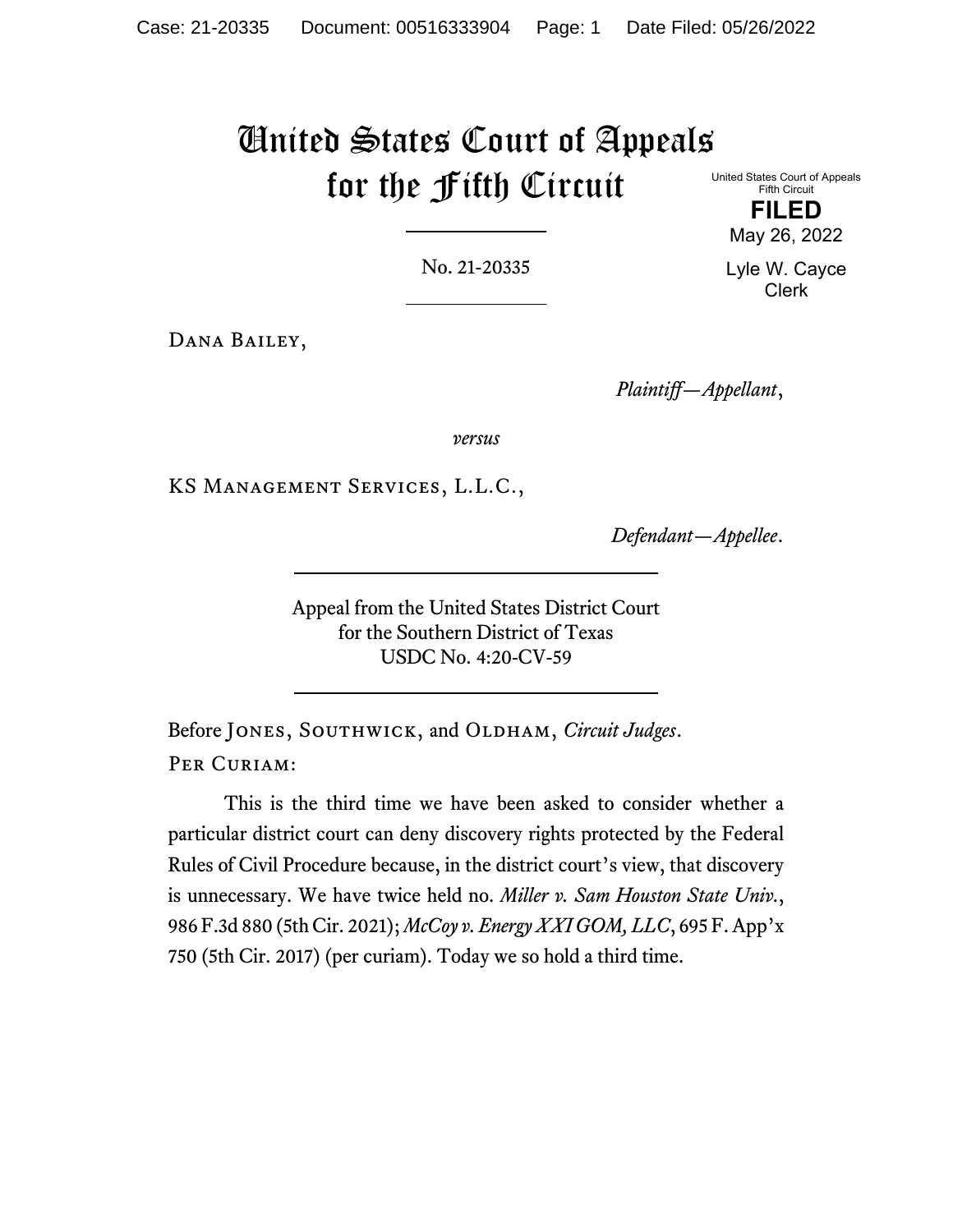I.

Plaintiff-Appellant Dana Bailey worked for KS Management Services, LLC ("KSM") from March 24, 2014 until March 8, 2019. She was hired as a nurse and promoted to nurse coordinator in September 2016. She resigned from the nurse coordinator position and returned to her role as a nurse in March 2018. She was terminated from that role one year later.

On January 7, 2020, Bailey sued KSM under the Age Discrimination in Employment Act ("ADEA"), claiming that KSM engaged in unlawful age discrimination and retaliation. The next day, January 8, the district court entered an order setting the date for an initial pretrial conference. That order instructed the parties to exchange initial disclosures but ordered that "[n]o interrogatories, requests for admission, or depositions . . . be done without court approval."

On January 9, 2020, the district court entered an "Order for Disclosure." The order requires the company to furnish certain information (*e.g.*, the worker's emails), and it requires the worker to furnish certain other information (*e.g.*, a list of others who can corroborate the worker's allegations of mistreatment). The order concludes:

- The company and worker will file a joint chronology from the time the worker  $\mathbf{R}$ applied to work until he left or sued. This will include only significant events given in an objective, factual form; legal posturing, abstractions, and quibbling will be crushed.
- The parties may not delay exchanging this information, even by agreement. If  $4.$ a particular in this order does not fit your case, make similar disclosures that reasonably fit your issues.

The order thus purports to create a one-size-fits-all system of rough justice; it both recognizes that particular requirements might be inapplicable and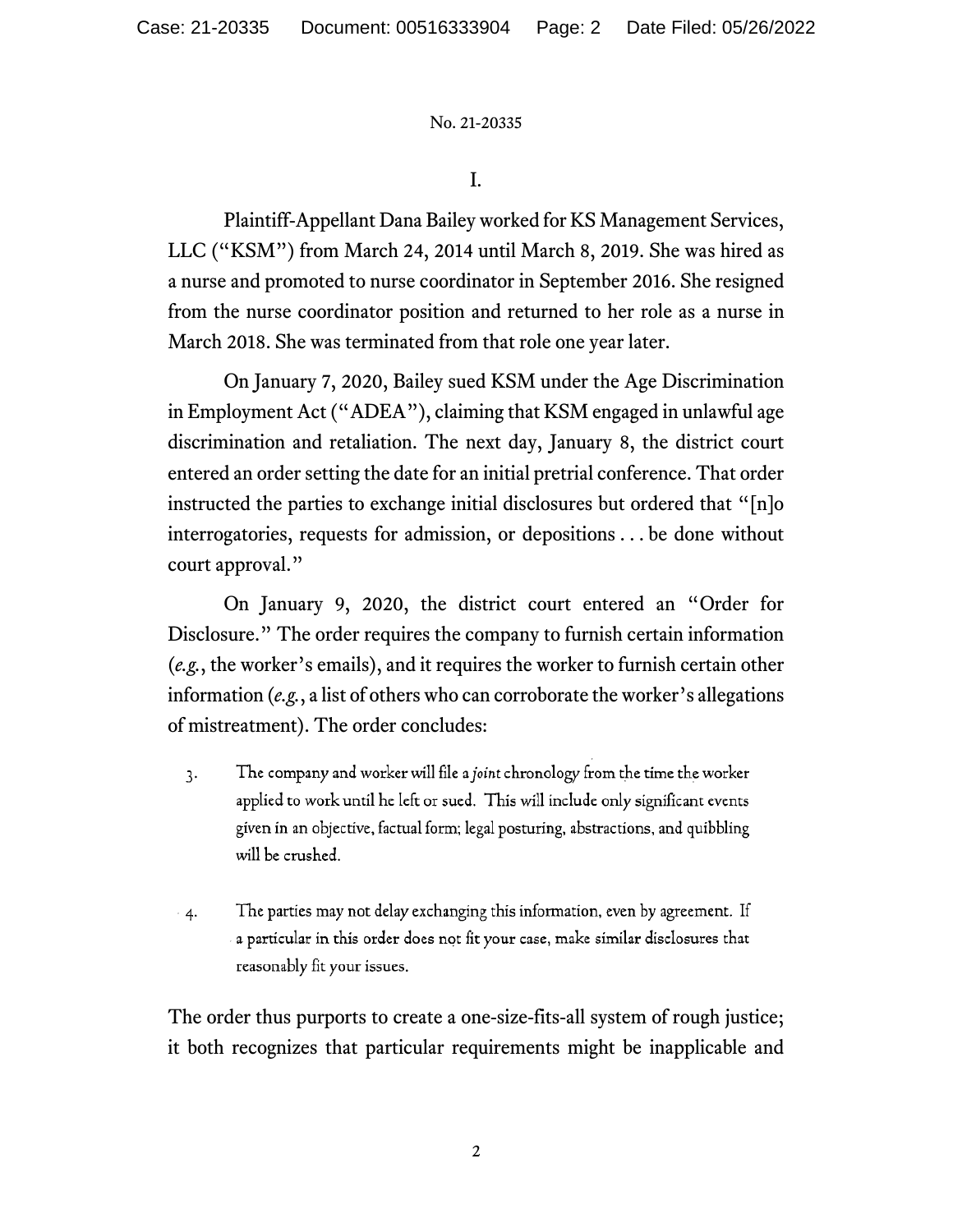threatens to "crush[]" discovery efforts that run afoul of the district court's expectations. Both parties (understandably) attempted to comply with it.

The district court held its initial pretrial conference on September 10, 2020. It then entered an order permitting KSM to move for summary judgment by September 16 and Bailey to respond by October 2. But it declined to authorize any discovery other than the initial disclosures compelled by the "Order on Disclosure." KSM moved for summary judgment on September 15.

The next day, Bailey filed an unopposed motion to extend time to respond to KSM's motion for summary judgment, noting she "need[ed] to do discovery (requests for production, depositions, etc.)," but had so far been barred by the court's January 8 order, which prohibited such discovery. She requested additional time so that KSM could respond to her requests for production, and then so she could "take depositions" and "have . . . adequate time to review said production and respond." The court denied the motion.

Bailey next filed an unopposed Rule 56(d) motion to defer consideration of KSM's summary-judgment motion and allow time for Bailey to take discovery, or in the alternative to deny KSM's motion. *See*  FED. R. CIV. P. 56(d). She argued she was unable to "present facts (through supporting documents not accessible to her) essential to justify her opposition to certain allegations made by KSM" in its motion.

The court declined to rule on the 56(d) motion and instead entered a discovery order with three instructions. First, the court ordered there would be "no further discovery until Dana Bailey is deposed by October 15, 2020." Second, the court said it would consider other discovery requests—but only *after* Bailey's deposition. Third, the court suspended the deadline for Bailey to respond to KSM's summary-judgment motion.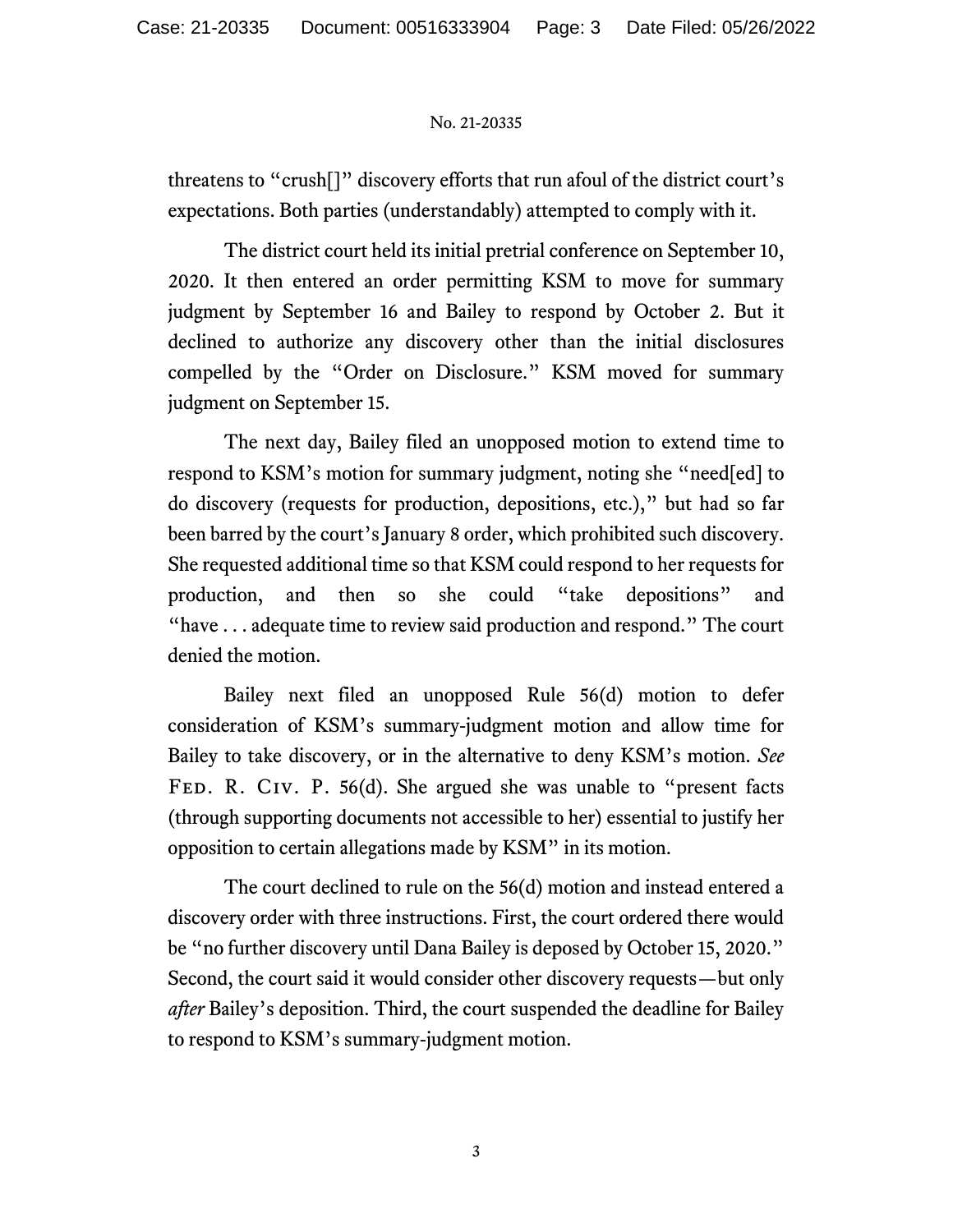October 15 came and went, and KSM elected not to depose Bailey. After the October 15 deadline passed, Bailey filed a motion asking permission to depose three witnesses to gather evidence needed to respond to KSM's summary-judgment motion. The court denied the motion without explanation and ordered Bailey to respond to the summary-judgment motion by October 30.

On October 27, Bailey filed a supplement to her Rule 56(d) motion, again asking the court to defer consideration of KSM's summary-judgment motion and allow Bailey to conduct discovery, or alternatively, deny KSM's motion. Again, Bailey explained that she was unable to "properly and fully respond to the claims and allegations made in KSM's MSJ" without conducting discovery. The court denied the Rule 56(d) motion and supplement—again without explanation—and maintained its deadline for Bailey to respond to the pending summary-judgment motion.

Bailey filed her response to KSM's motion for summary judgment. The district court granted KSM's motion and entered final judgment for KSM. Bailey timely appealed.

# II.

We review a district court's denial of a Rule 56(d) motion for abuse of discretion. *See Prospect Cap. Corp. v. Mut. of Omaha Bank*, 819 F.3d 754, 757 (5th Cir. 2016). Rule 56(d) provides:

If a nonmovant shows by affidavit or declaration that, for specified reasons, it cannot present facts essential to justify its opposition, the court may: (1) defer considering the motion or deny it; (2) allow time to obtain affidavits or declarations or take discovery; or (3) issue any other appropriate order.

Fed. R. Civ. P. 56(d). Summary judgment is appropriate only where "the plaintiff has had a full opportunity to conduct discovery." *McCoy v. Energy*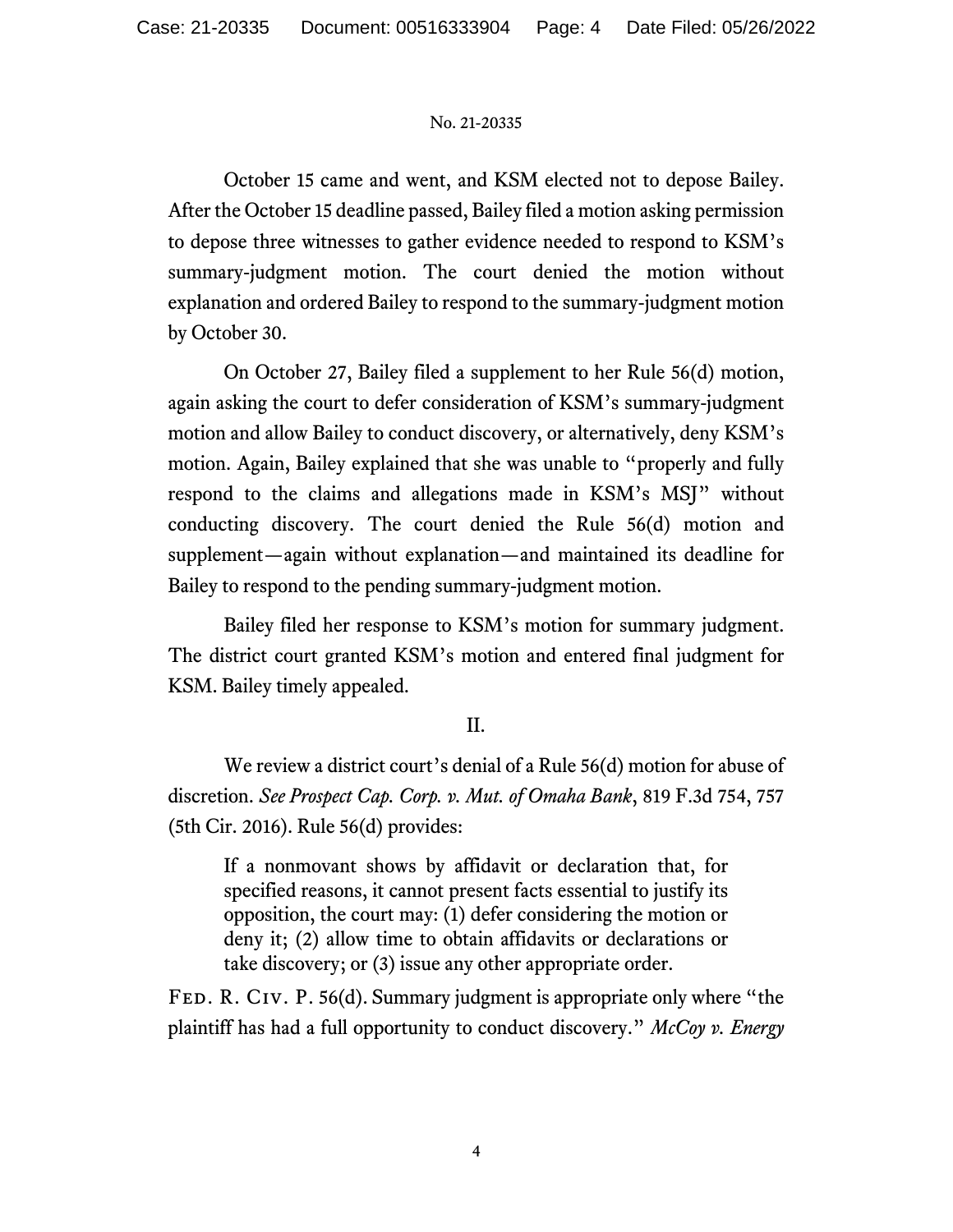*XXI GOM, L.L.C.*, 695 F. App'x 750, 758–59 (5th Cir. 2017) (per curiam) (emphasis omitted) (quoting *Brown v. Miss. Valley State Univ.*, 311 F.3d 328, 333 (5th Cir. 2002)). And Rule 56(d) permits "further discovery to safeguard non-moving parties from summary judgment motions that they cannot adequately oppose." *Curtis v. Anthony*, 710 F.3d 587, 594 (5th Cir. 2013) (quotation omitted).

To win relief, the Rule 56(d) movant must make two showings. She first must show (A) that "additional discovery will create a genuine issue of material fact." *Jacked Up, L.L.C. v. Sara Lee Corp.*, 854 F.3d 797, 816 (5th Cir. 2017) (quotation omitted). Then she must show (B) that she "diligently pursued discovery." *Id*. (quotation omitted). Bailey made both showings, and the district court abused its discretion in holding otherwise.

# A.

A Rule 56(d) movant first must demonstrate that additional discovery will create a genuine issue of material fact. *See Smith v. Reg'l Transit Auth.*, 827 F.3d 412, 422–23 (5th Cir. 2016). "More specifically, the non-moving party must set forth a plausible basis for believing that specified facts, susceptible of collection within a reasonable time frame, probably exist and indicate how the emergent facts, if adduced, will influence the outcome of the pending summary judgment motion." *Id.* at 423 (quoting *Am. Family Life Assurance Co. v. Biles*, 714 F.3d 887, 894 (5th Cir. 2013)). "The nonmovant may not simply rely on vague assertions that discovery will produce needed, but unspecified, facts." *Id.* (quoting *Washington v. Allstate Ins. Co.*, 901 F.2d 1281, 1285 (5th Cir. 1990)). Our court "generally assesses whether the evidence requested would affect the outcome of a summary judgment motion" and has found an abuse of discretion "where it can identify a specific piece of evidence that would likely create a material fact issue." *Id.* Bailey has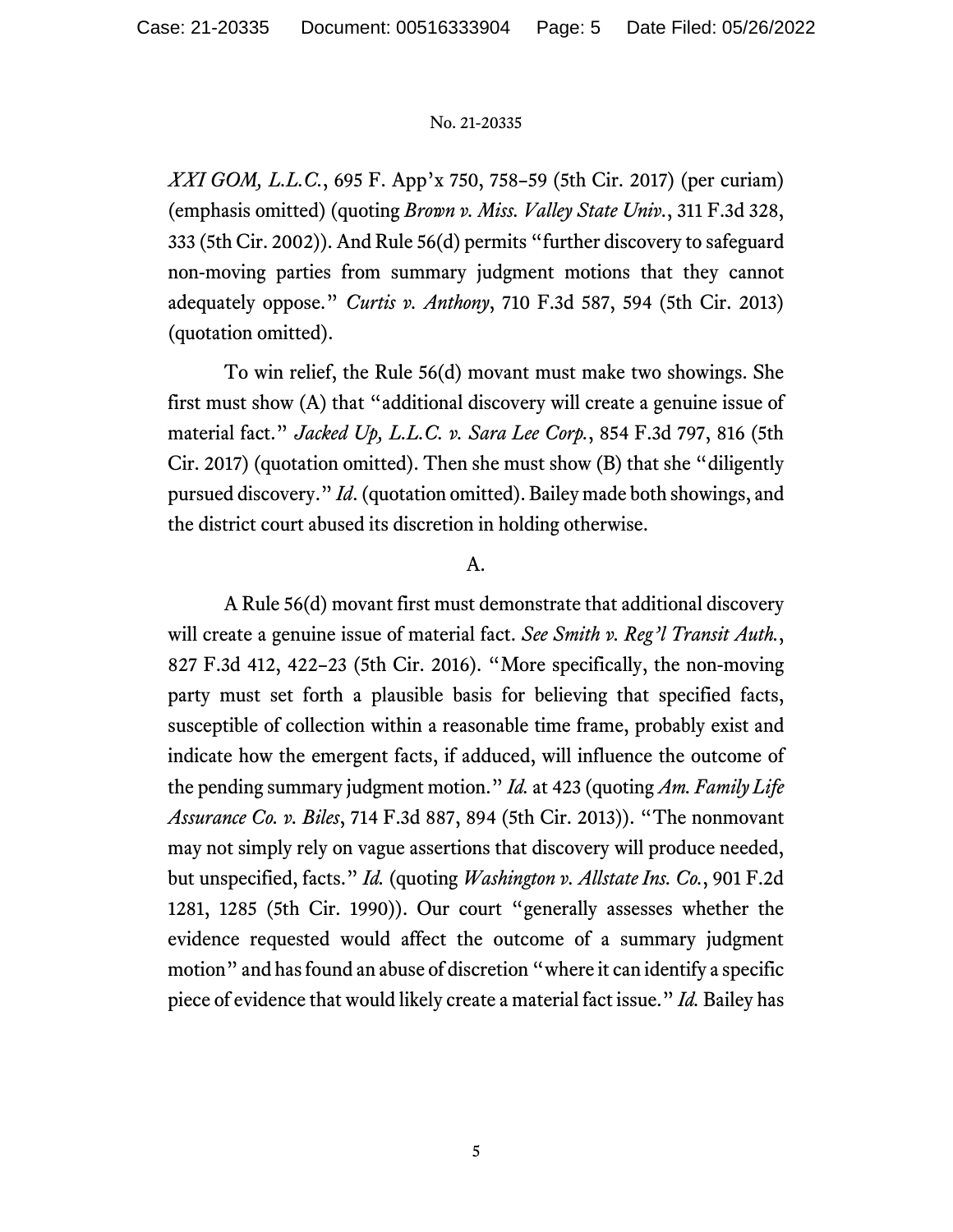identified such evidence for (1) her age-discrimination claim, and (2) her retaliation claim.

1.

To establish a prima facie case of age discrimination, Bailey must show that she was fired, was qualified for the position, was within the protected class at the time she was fired, and was replaced by someone outside the protected class, replaced by someone younger, or otherwise discharged because of her age. *Rachid v. Jack in the Box, Inc.*, 376 F.3d 305, 309 (5th Cir. 2004). Bailey argues she suffered discrimination in two instances: First, she argues age discrimination caused her constructive discharge from the nurse coordinator position. Second, she argues age discrimination caused her eventual termination from her position as a nurse.

a.

We start with Bailey's constructive discharge from the nurse coordinator role. As part of her prima facie case, Bailey must establish she was replaced in that position by someone outside her protected class. The district court concluded she was not. But the parties disagreed on this point. Bailey says "she was replaced by Tamara Ballew and then Paul Chavez, both of whom are younger than Bailey and outside of her protected class[.]" KSM said, and the district court agreed, that those two individuals "only assisted with answering the telephones," and the "nurse coordinator position remained unfilled until Oluwatoyin Clay, 57, was promoted to it."

The district court rested its conclusion on KSM's summary-judgment motion and the Declaration of Denise Backus. Backus explained that the nurse coordinator position "was not filled after Bailey's resignation because the ASC patient census did not dictate a need for the position." Backus further explained that after Bailey resigned from the nurse coordinator position in March 2018, KSM didn't replace Bailey until January 2019 when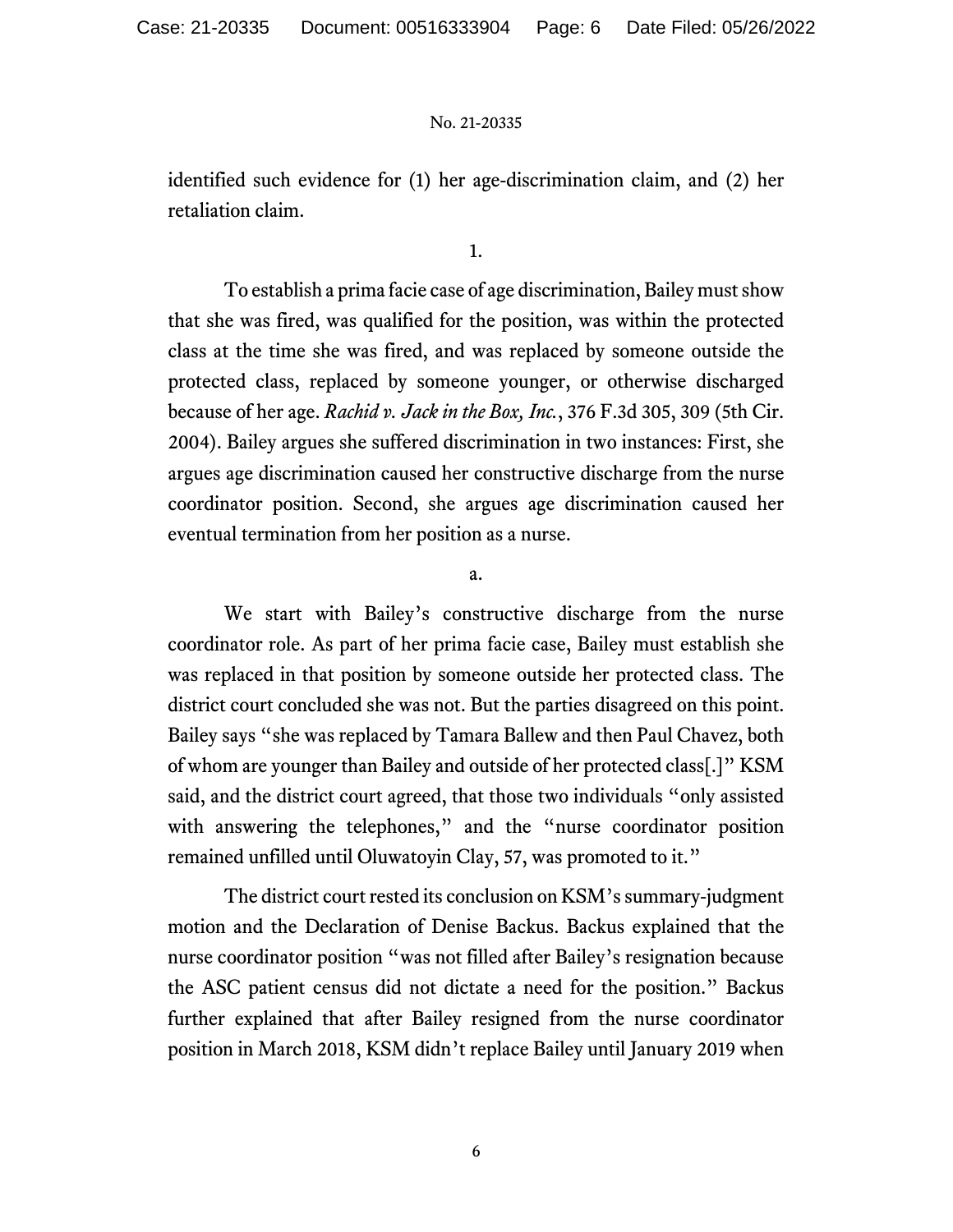it "determined the RN Coordinator position was again needed because the ASC patient census had greatly increased." In other words, Ballew and Chavez didn't replace Backus—they just absorbed some of her duties until KSM decided a proper replacement was needed.

Bailey argued this assertion was "solely being supported by an unchallenged affidavit and absolutely no actual documentary evidence, even though specific documents, i.e. ASC patient censuses, are being referenced." She requested discovery of the ASC patient censuses and "other documents related to the alleged suspension and subsequent reinstatement of the Nurse Coordinator position," as well as an opportunity to depose Backus. If Bailey was in fact replaced in the nurse coordinator position by someone younger or outside her protected class, that would alter the district court's conclusion that she could not establish a prima facie case of age discrimination. This is the sort of specific evidence likely to create a material fact issue, *see Biles*, 714 F.3d at 894, and the district court abused its discretion by forbidding discovery on this point.

b.

Second, Bailey claims age discrimination was the reason she was fired from her position as a nurse. Although the parties again disputed whether Bailey was replaced by a younger nurse, the district court assumed Bailey had established a prima facie case and shifted the burden to KSM to supply a legitimate nondiscriminatory reason for the discharge. KSM said Bailey was fired because she was counseled for performance concerns and responsible for "two serious patient medication administration errors in 2018 and 2019."

Bailey sought comparator evidence to show KSM's given reason was pretextual. *See Rachid*, 376 F.3d at 312 (if defendant "articulate[s] a legitimate, non-discriminatory reason . . . plaintiff must then offer sufficient evidence" showing defendant's reason is "a pretext for discrimination");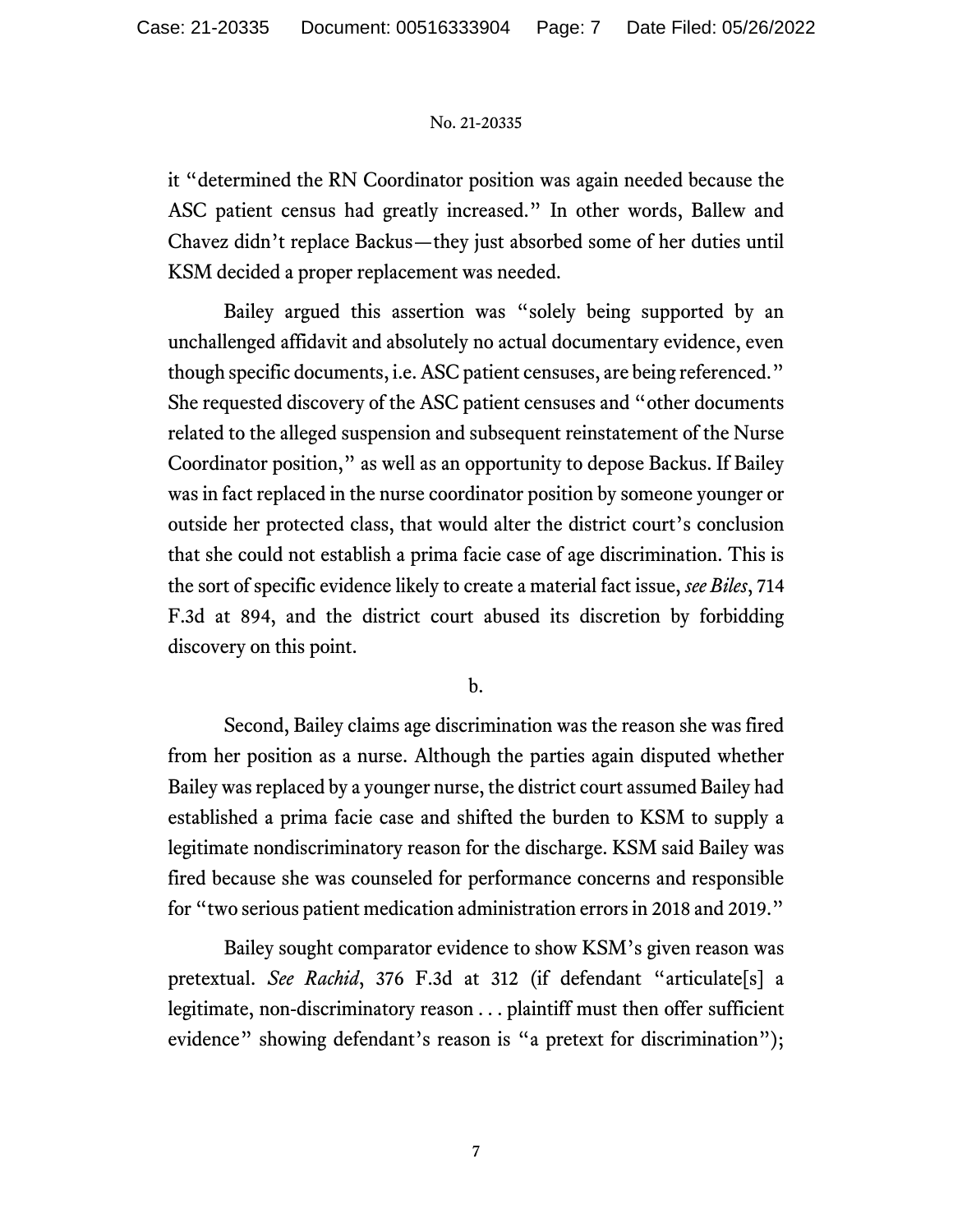*Wallace v. Methodist Hosp. Sys.*, 271 F.3d 212, 220 (5th Cir. 2001) (plaintiff "may establish pretext" through "evidence of disparate treatment"). KSM admitted there were other employees who had made medication administration errors and been counseled. And Bailey sought documentation of those incidents to determine whether those "other employees are similarly situated to Bailey, if they are not in Bailey's protected class, or if they were treated more favorably than Bailey." If that evidence were to suggest "a discriminatory motive more likely motivated" KSM's decision to fire Bailey, *Wallace*, 271 F.3d at 220 (quotation omitted), it would create a triable fact issue. But the district court did not address the possibility that Bailey might be able to use this comparator evidence to show disparate treatment. Its refusal to permit any discovery on this issue was likewise an abuse of discretion.

# 2.

To make a *prima facie* showing of retaliation under the ADEA, Bailey must show that she engaged in a protected activity, suffered an adverse employment action, and that a causal link connects them. *Heggemeier v*. *Caldwell Cnty.*, 826 F.3d 861, 869 (5th Cir. 2016). Bailey claims that KSM engaged in unlawful retaliation after she reported age discrimination internally and filed a Charge of Discrimination with the EEOC and TWC. The district court found that Bailey could not establish a causal link: It concluded there was "no evidence of a causal connection" between Bailey's protected activities and her ultimate termination, and that the "sole 'evidence' that Bailey gives is a record of her complaints against Baron and a report of her fears of retaliation."

But Bailey pointed to the specific category of evidence she needed to establish the causal connection: She argued Baron fabricated allegations against her in retaliation for her complaints. And she argued those fabricated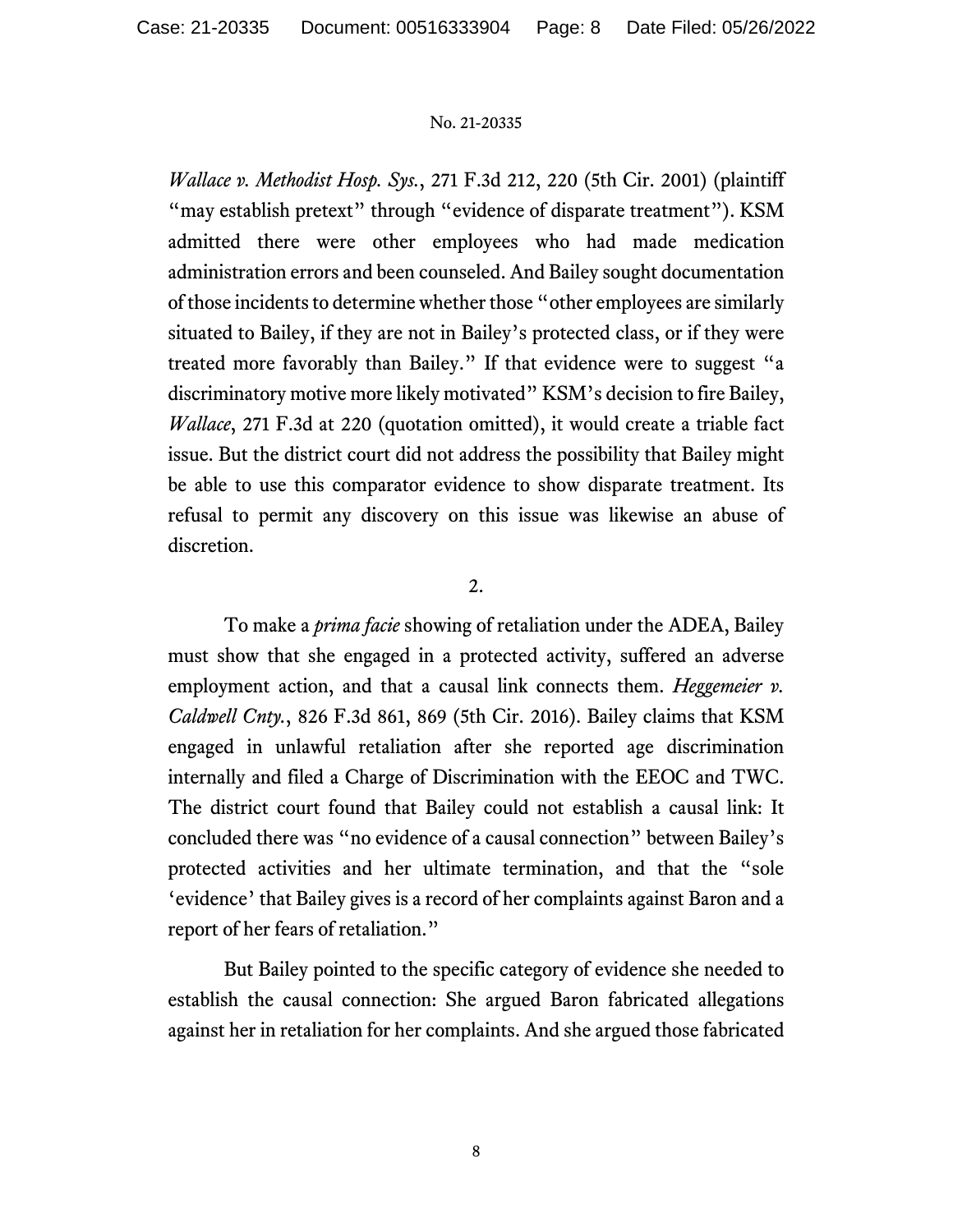allegations led to her eventual termination. She requested permission to depose Baron and sought discovery of correspondence discussing the (allegedly fabricated) incidents. Her goal was to "delve into the discrepancies created by Defendant's production that directly involve Ms. Baron and call into question Ms. Baron's motives." It was an abuse of discretion for the district court to deny Bailey the opportunity to conduct discovery on this issue, and then fault her for having "no evidence of a causal connection" between her protected activity and the adverse employment actions.

# B.

Bailey must also demonstrate she has "diligently pursued discovery" to show her entitlement to relief under Rule 56(d). *Jacked Up*, 854 F.3d at 816 (quotation omitted). She has made that showing here.

From the start of this litigation, Bailey sought discovery as soon as the opportunity arose. Before the district court held its initial conference, two obstacles stood in Bailey's way: First was Rule 26, which prohibited her from seeking discovery until after the initial conference. *See* FED. R. CIV. P.  $26(d)(1)$  ("A party may not seek discovery from any source before the parties have conferred as required by Rule  $26(f)$ [.]"); FED. R. CIV. P. 26(f) (providing instructions for initial conference). Second was the district court's January 8 order, which prohibited any "interrogatories, requests for admission, or depositions . . . without court approval."

The district court held its initial conference on September 10, 2020, removing the first obstacle. But the second obstacle remained: Bailey could not conduct further discovery without court approval. KSM moved for summary judgment on September 15. On September 16, Bailey moved to extend time to respond to the MSJ and requested the court's permission to conduct further discovery. The very next day, the court denied that motion without explanation.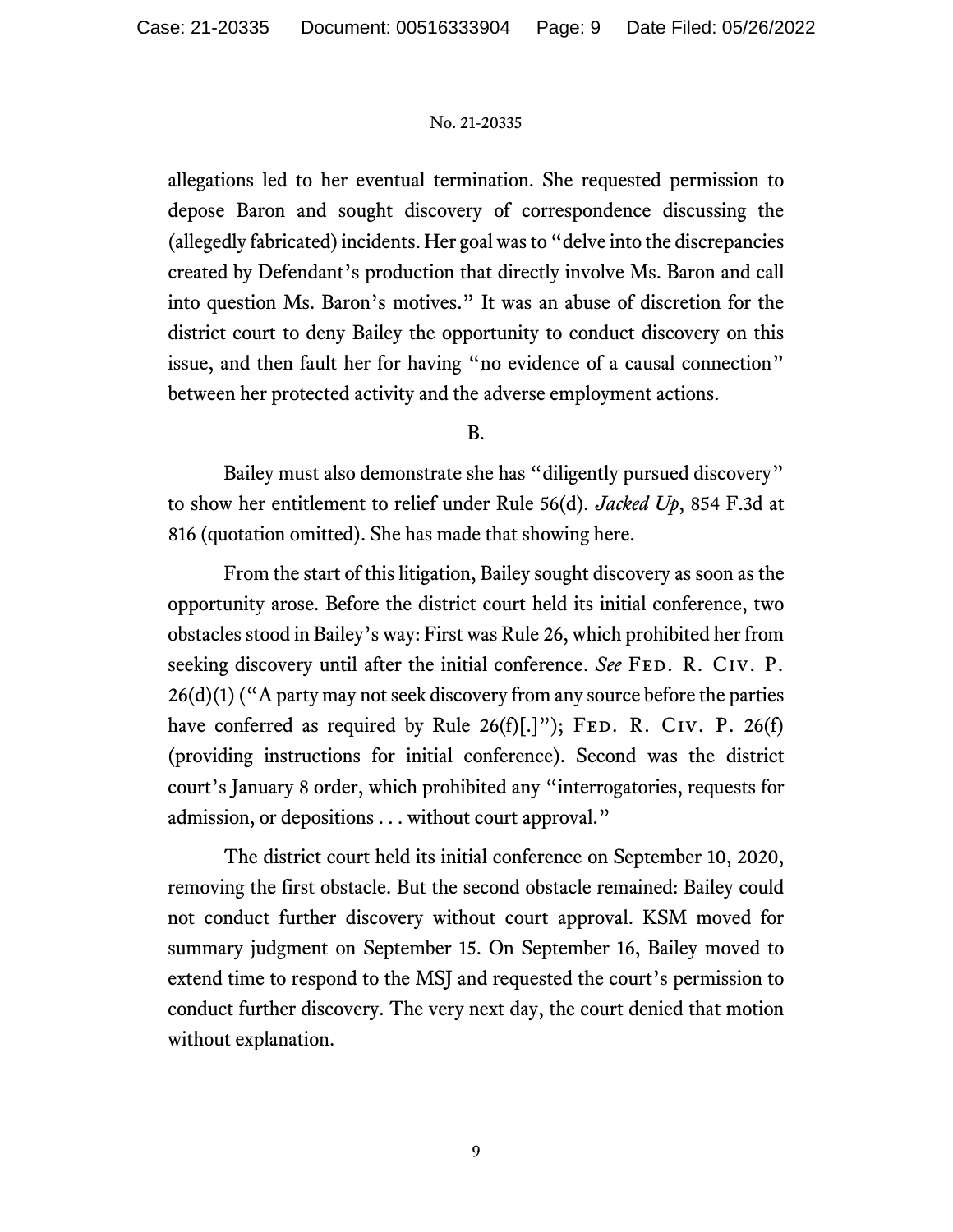On September 23, Bailey tried again: She filed her Rule 56(d) motion to defer consideration of the MSJ and allow her time to take discovery. She explained the discovery she sought and why she sought it. Again the court denied the request quickly and without explanation, ordering that there would be "no further discovery until Dana Bailey is deposed by October 15, 2020," and that it might "consider other discovery requests after Bailey has told her side under oath."

After the October 15 deadline passed and KSM declined to depose her, Bailey again moved to take depositions. That motion, too, was denied quickly and without explanation. Bailey then filed the supplement to her Rule 56(d) motion, again asking the court to allow her to conduct further discovery. The court denied the Rule 56(d) motion and supplement the next day—again without explanation.

Bailey's repeated requests for court permission to conduct discovery show anything but a lack of diligence. KSM's only response is that the district court "may have reasonably concluded Bailey did not diligently pursue discovery" because she never was deposed. But KSM does not point to any case where this court has held a movant lacked diligence solely because she was never deposed. In other cases where we've found a lack of diligence, it was because the movant failed to conduct discovery during a period in which it was permitted to do so. *See, e.g.*, *Leatherman v. Tarrant Cnty. Narcotics Intelligence & Coordination Unit*, 28 F.3d 1388, 1397 (5th Cir. 1994) (movant "undertook no discovery . . . for more than one year"); *Jacked Up*, 854 F.3d at 816 (movant "did not move to compel production of these documents during the discovery period"); *Beattie v. Madison Cnty. Sch. Dist.*, 254 F.3d 595, 606 (5th Cir. 2001) ("Beattie became aware that she needed to depose school board members . . . [and had] sixteen days before the end of discovery to seek an extension. Instead, she waited until after defendants had filed their motion for summary judgment."). Here, by contrast, there was no discovery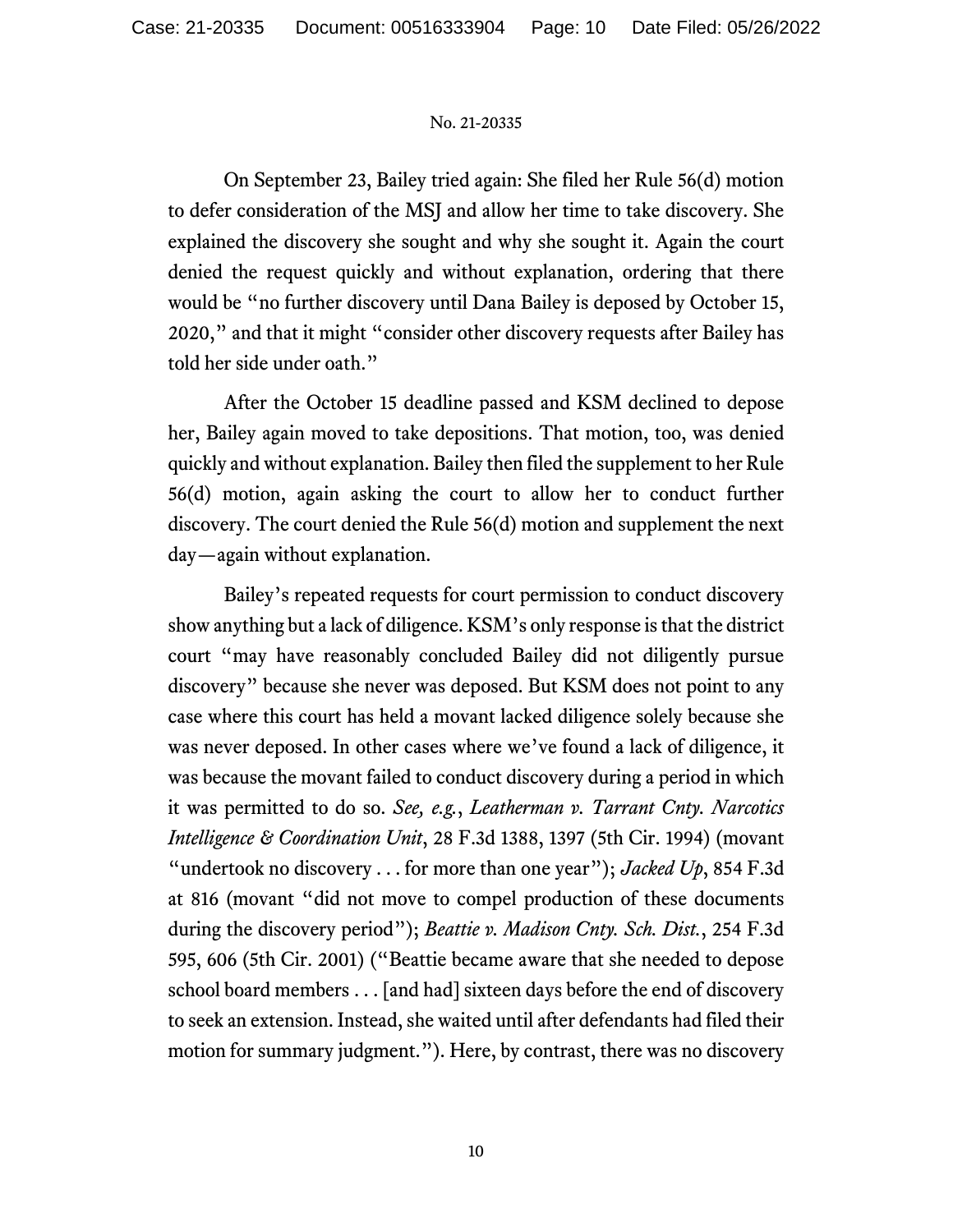period at all—Bailey had no opportunity to conduct discovery absent court approval. She promptly and repeatedly sought such approval. That her requests were repeatedly denied does not reveal a lack of diligence on her part.

# III.

Bailey also asks us to reassign her case to a different judge upon remand. Our court's power to reassign cases on remand "is an extraordinary one" and "is rarely invoked." *Miller*, 986 F.3d at 892 (quotation omitted). To determine whether reassignment is warranted, this court has applied two tests. The first, more stringent test considers:

(1) whether the original judge would reasonably be expected upon remand to have substantial difficulty in putting out of his mind or her mind previously-expressed views or findings determined to be erroneous or based on evidence that must be rejected, (2) whether reassignment is advisable to preserve the appearance of justice, and (3) whether reassignment would entail waste and duplication out of proportion to any gain in preserving the appearance of fairness.

*In re DaimlerChrysler Corp.*, 294 F.3d 697, 700–01 (5th Cir. 2002) (quotation omitted). The second, more lenient test looks at whether the judge's role "might reasonably cause an objective observer to question the judge's impartiality." *Id.* at 701 (quotation omitted).

We are not persuaded that reassignment is necessary under either test. That said, we have now entertained a series of appeals from this same district court involving similar discovery orders. And this is the third time we have reversed. In *McCoy*, the district court denied almost all discovery requests and "permitted only the deposition of [the plaintiff]" and disclosure of a limited number of documents. *McCoy*, 695 F. App'x at 753. We reversed,